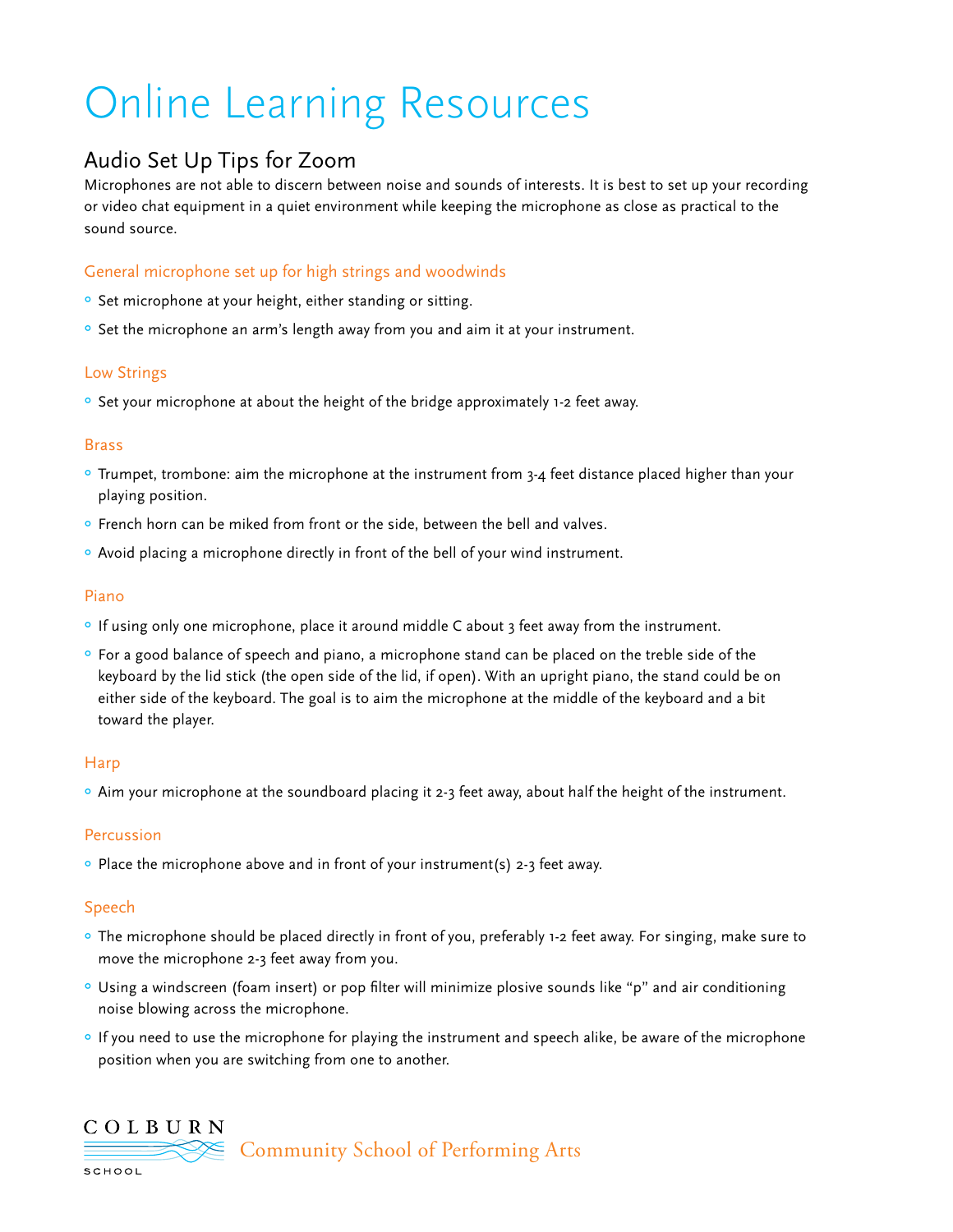# High Fidelity Music Mode in Zoom

The new High Fidelity Music Mode was included in the latest update (Version 5.2.2\*) and is now available to everyone. This update is available for all versions of Zoom, both institutional and individual.

First, update your software on your desktop or laptop --><https://zoom.us/download>. The update will be the very first "Download" button you see for "Zoom Client for Meetings" (Version 5.2.2).

# Notes about the High Fidelity Music Mode

The Zoom feature is a big improvement if you have a good internet connection, a computer, and ideally an external mic and are willing to use headphones (with open backs recommended). Even without an external mic, it sounds better than before the update–and even using the internal speakers on the computer, it is clearer and without distortion.

Please understand that sound is still contingent on other factors. External equipment is needed to make this mode work best. The teachers need the Zoom settings to hear what the student is playing, but for the best signal possible, the student needs the external microphone and Ethernet.

Whenever listening, teachers and students should wear headphones to eliminate hearing yourself echo back over the other person's sound system–the student can take off the headphones while playing but should be wearing them whenever the teacher demonstrates.

# To enable High Fidelity Music Mode

Download the latest software update for Zoom [https://zoom.us/download.](https://zoom.us/download) While you are in a Zoom meeting, click on the arrow next to the microphone to open Audio Settings.

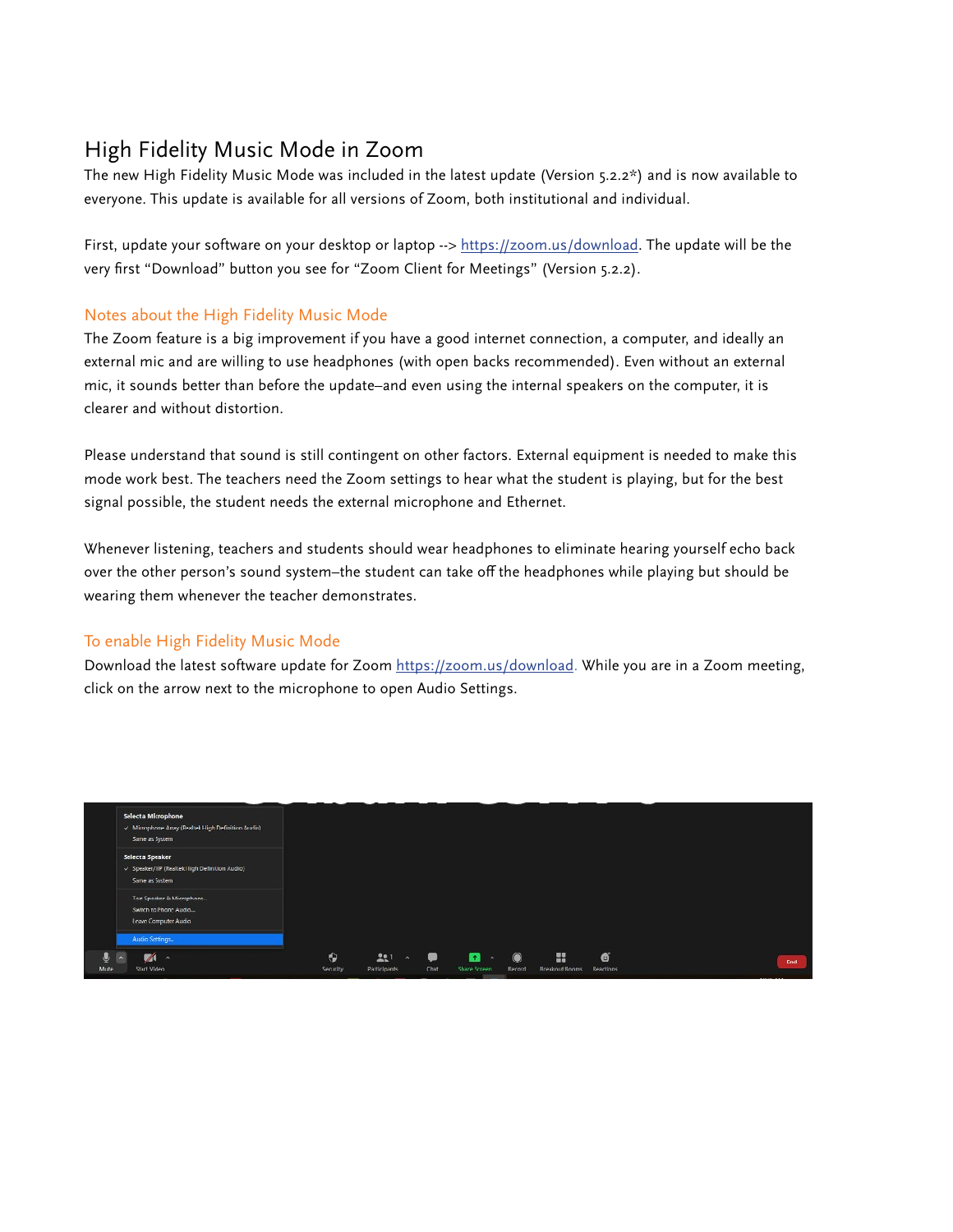Click Audio on the left side menu, then click on the "Advanced" button on the bottom right-hand corner.

| Settings             |                                                                        |  |  |  |
|----------------------|------------------------------------------------------------------------|--|--|--|
| General<br>٠         |                                                                        |  |  |  |
| Video                | Speaker/HP (Realtek High Definitio<br><b>Test Speaker</b><br>Speaker   |  |  |  |
| Audio                | Output Level:                                                          |  |  |  |
| Share Scree          | 40<br>Volume:                                                          |  |  |  |
| Background & Filters |                                                                        |  |  |  |
| Recording            | Microphone Array (Realtek High D.,<br>Test Mic<br>Microphone           |  |  |  |
| <b>Statistics</b>    | <b>Input Level:</b>                                                    |  |  |  |
| Feedback             | Volume:<br>$-40$                                                       |  |  |  |
| Keyboard Shortcuts   | Automatically adjust microphone<br>volume                              |  |  |  |
| Accessibility        | Use separate audio device to play ringtone simultaneously              |  |  |  |
|                      | Suppress background noise Auto<br>0                                    |  |  |  |
|                      | Select the default noise suppression level (low) to optimize for music |  |  |  |
|                      | Automatically join audio by computer when joining a meeting            |  |  |  |
|                      | Mute my microphone when joining a meeting                              |  |  |  |
|                      | Press and hold SPACE key to temporarily unmute yourself                |  |  |  |

In Advanced Settings, from the drop down menu, change Echo cancellation to "Auto." Then, check the three boxes marked "Enable Original Sound," "Disable echo cancellation," and "High fidelity music mode."



For easy to follow how-to video tutorials on scheduling meetings, creating breakout rooms, etc., visit [https://support.zoom.us/hc/en-us/articles/206618765-Zoom-Video-Tutorials.](https://support.zoom.us/hc/en-us/articles/206618765-Zoom-Video-Tutorials)

Because the High Fidelity Music Mode is not available for iPads or other mobile devices, please use the original sound.

- ° When using an iPad or other mobile device, access Zoom settings:
- ° choose "Meetings" and then
- ° scroll to "Use Original Sound" and turn it on.

|                                                                                |                    | 垃 |                                                                                                                                                 |                  |
|--------------------------------------------------------------------------------|--------------------|---|-------------------------------------------------------------------------------------------------------------------------------------------------|------------------|
| Start a Meeting                                                                |                    |   | Start a Meeting                                                                                                                                 |                  |
| Start or join a video meeting on the go-                                       |                    |   | Start or join a video meeting on the go                                                                                                         |                  |
| Sattings<br>Close                                                              |                    |   | k<br><b>Meeting Settings</b>                                                                                                                    |                  |
| Meetings                                                                       |                    |   | show captons on years shen cases captoning is automobile                                                                                        |                  |
| General                                                                        |                    |   | Use Original Sound<br>This will allow you to enable or chalcre original squadrin amercing. Chiginal squirol<br>mil have all mains suppressions. |                  |
| Version                                                                        | 6.2.1.(44098.0816) |   | Show My Connected Time                                                                                                                          | . .              |
| 166 Others About Zoom                                                          | ,                  |   | Show slapped firre in the roseting                                                                                                              |                  |
| Rate Zeom in the App Store                                                     |                    |   | Touch Up My Appearance                                                                                                                          | $OH$ )           |
| Privacy Policy                                                                 |                    |   | Keep Virtual Background For                                                                                                                     | All mastings 5   |
| Copyright CDS13 (2020 Zoone Video Communications, Inc.)<br>All rights research |                    |   | <b>Reaction Skin Tores</b>                                                                                                                      |                  |
|                                                                                |                    |   | <b>Aspect Ratio</b>                                                                                                                             | Original ratio > |
|                                                                                |                    |   |                                                                                                                                                 |                  |
| <b><i><u><u>ANTER ATMENTS</u></u></i></b>                                      |                    |   | <b>RALLA MANAGERIA</b>                                                                                                                          |                  |
|                                                                                |                    |   |                                                                                                                                                 |                  |
|                                                                                |                    |   |                                                                                                                                                 |                  |
|                                                                                |                    |   |                                                                                                                                                 |                  |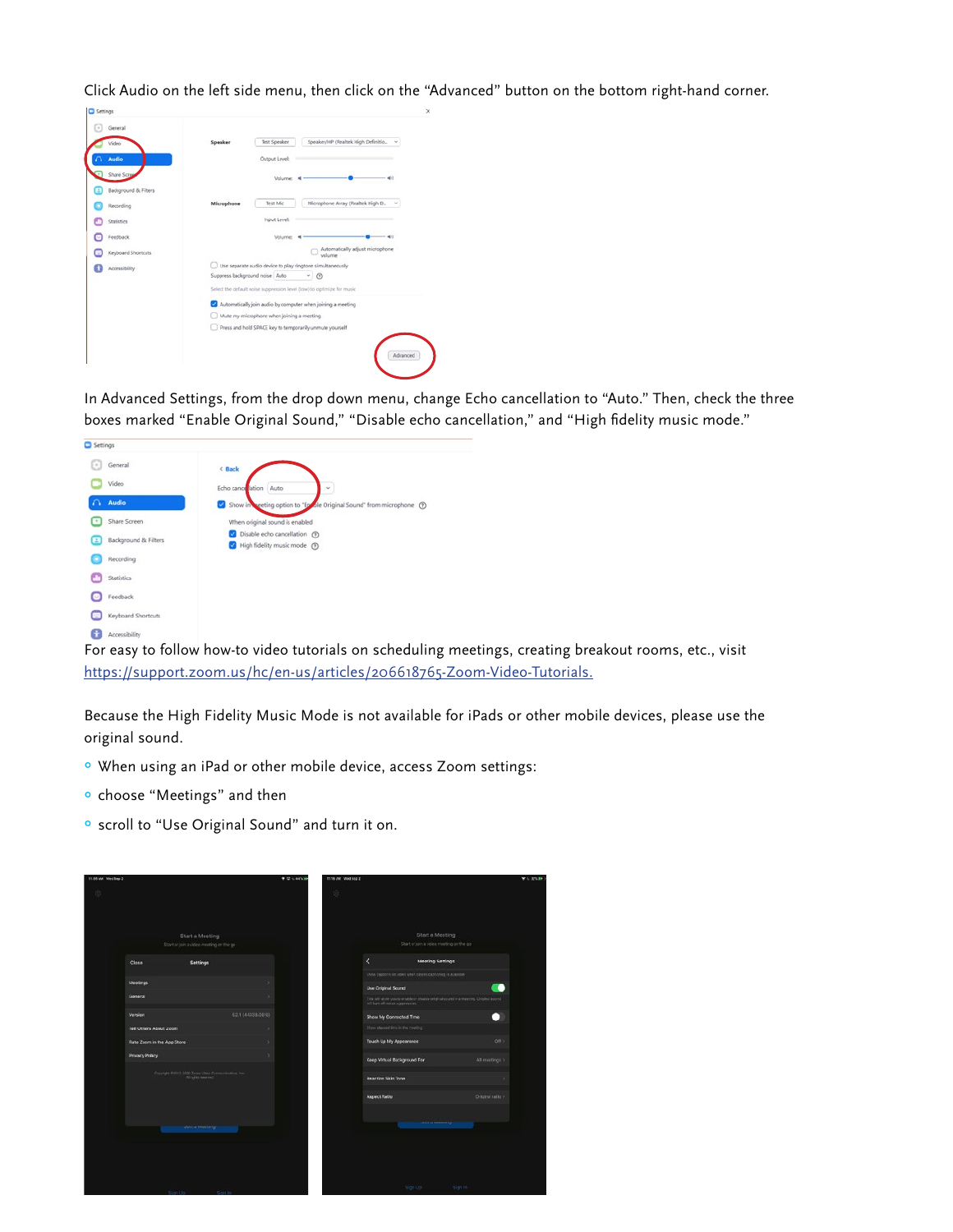# Guidelines to Improve Wireless Internet Connection

- ° Avoid keeping your wireless router tucked away in a closet or hidden behind furniture.
- ° Stay as close as possible to the wireless router. If you are experiencing connection issues, try doing a test from the same room where the router is located.
- ° Keep your iPad or other mobile devices away from large metal objects (i.e. metal music stands).
- ° Avoid streaming movies, games, or downloading heavy files while on a session.
- ° If everything fails, power cycle (turn off and on again) your wireless router and or modem.
- ° If it's not possible to move closer to your wireless router, consider using a "range extender":
	- ° For large homes: [Range Extender](https://www.amazon.com/NETGEAR-Orbi-Whole-Home-System/dp/B07CQDHPFT/ref=sr_1_3?dchild=1&keywords=orbi+mesh+wifi&qid=1587148712&sr=8-3)
	- ° Budget-friendly: [Range Extender](https://www.amazon.com/TP-Link-Extender-Repeater-Housing-RE200/dp/B07N1WW638/ref=sxin_4_osp35-8d87f7aa_cov?ascsubtag=amzn1.osa.8d87f7aa-a807-4b0f-ab30-7a3c71a5133e.ATVPDKIKX0DER.en_US&creativeASIN=B00NR2VMNC&cv_ct_cx=wifi%2Brange%2Bextender&cv_ct_id=amzn1.osa.8d87f7aa-a807-4b0f-ab30-7a3c71a5133e.ATVPDKIKX0DER.en_US&cv_ct_pg=search&cv_ct_wn=osp-search&dchild=1&keywords=wifi%2Brange%2Bextender&linkCode=oas&pd_rd_i=B00NR2VMNC&pd_rd_r=cb6b0810-01a7-48ac-885c-16657c23d77f&pd_rd_w=wHRTX&pd_rd_wg=8yjOh&pf_rd_p=b6bd5224-05d9-4fef-a730-ce19a634e012&pf_rd_r=1RCTT7VF6TDBFJSTR1X6&qid=1587148389&sr=1-3-32a32192-7547-4d9b-b4f8-fe31bfe05040&tag=heavy0013-20&th=1)
- ° Additionally, you can use a powerline adapter: they use the interior electrical wiring to send network packets from the router directly to the computer. You just plug them into the wall sockets and then connect Ethernet cables on each side. This is useful if students cannot plug an ethernet cable from the router to their device. They use the interior electrical wiring to send network packets from the router directly to the computer. You just plug them into the wall sockets and then connect Ethernet cables on each side. A pair of them cost approximately \$60.
	- ° [Buy them here](https://smile.amazon.com/gp/product/B00F0RC97A/ref=ppx_yo_dt_b_search_asin_title?ie=UTF8&th=1)

# Adapters to allow a wired internet connection and audio interface with iPad and iPhone

[Lightning to USB 3 Camera Adapter](https://www.apple.com/shop/product/MK0W2AM/A/lightning-to-usb-3-camera-adapter?afid=p238%7CsxGOcO7Q8-dc_mtid_1870765e38482_pcrid_246386725857_pgrid_14874603490_&cid=aos-us-kwgo-pla-btb--slid---product-MK0W2AM/A) Price: \$39

[USB-C Digital AV Multiport Adapter](https://www.apple.com/shop/product/MUF82AM/A/usb-c-digital-av-multiport-adapter?fnode=de7d78d646d3e038eed463599ec70cbcbf125850c84719228d66a4adba8d056032c070ec2da12f5281acdaf3c527824bc5d2582d43cc735c5406a712ecb8e053175efac2cfb0fea789db10c6d328da0acd7c7bdc76b94088e3a4602f962fee7ed13543a295698eec2bd9eb0acbb5b35b) Price: \$69

[Apple USB Ethernet Adapter](https://www.apple.com/shop/product/MC704LL/A/apple-usb-ethernet-adapter?fnode=d2835096cdac071dbfdc464ce58d7dfb5cd1139eb429bff451fa745731fca6e23e0523654af01c187502daa7ff165b2cd5e20f7a21e8376640479cf853ebb4c636eb524c9bf8b47b095c4d0b9f12c76d7355228a27aa174ca1d9d62bbf218b656c24e0df74399774be4c5d1782d864c7) Price: \$29

# [How to connect an Android to a wired internet connection](https://www.wirelesshack.org/how-to-connect-a-android-to-wired-ethernet-connection.html)

#### Recommended Microphones

Colburn's AV recording arts and technological solutions team recommends three microphones for you to explore in order to enhance your private lesson experience. Please find the list below with the price and a direct link for each product.

#### [The Blue Snowball Microphone](https://www.amazon.com/Blue-Snowball-Condenser-Microphone-Cardioid/dp/B014PYGTUQ?ref_=ast_sto_dp) Price: Between \$49.99 and \$69.99 Strengths—Super easy to use and inexpensive.

#### [The Shure MV88+ Video Kit](file:https://www.amazon.com/Shure-MV88-Digital-Condenser-Microphone/dp/B07M8JLFLK)

Price: \$249 Strengths—Works with mobile devices and computers.

Option Three: [Entrance Mixerface Mobile Mixer + Recorder](https://centrance.com/mixerface/)

Price: \$199+

Strengths—Produces the highest quality sound, but you will also need to purchase microphone cables, headphones, and a microphone for recording.